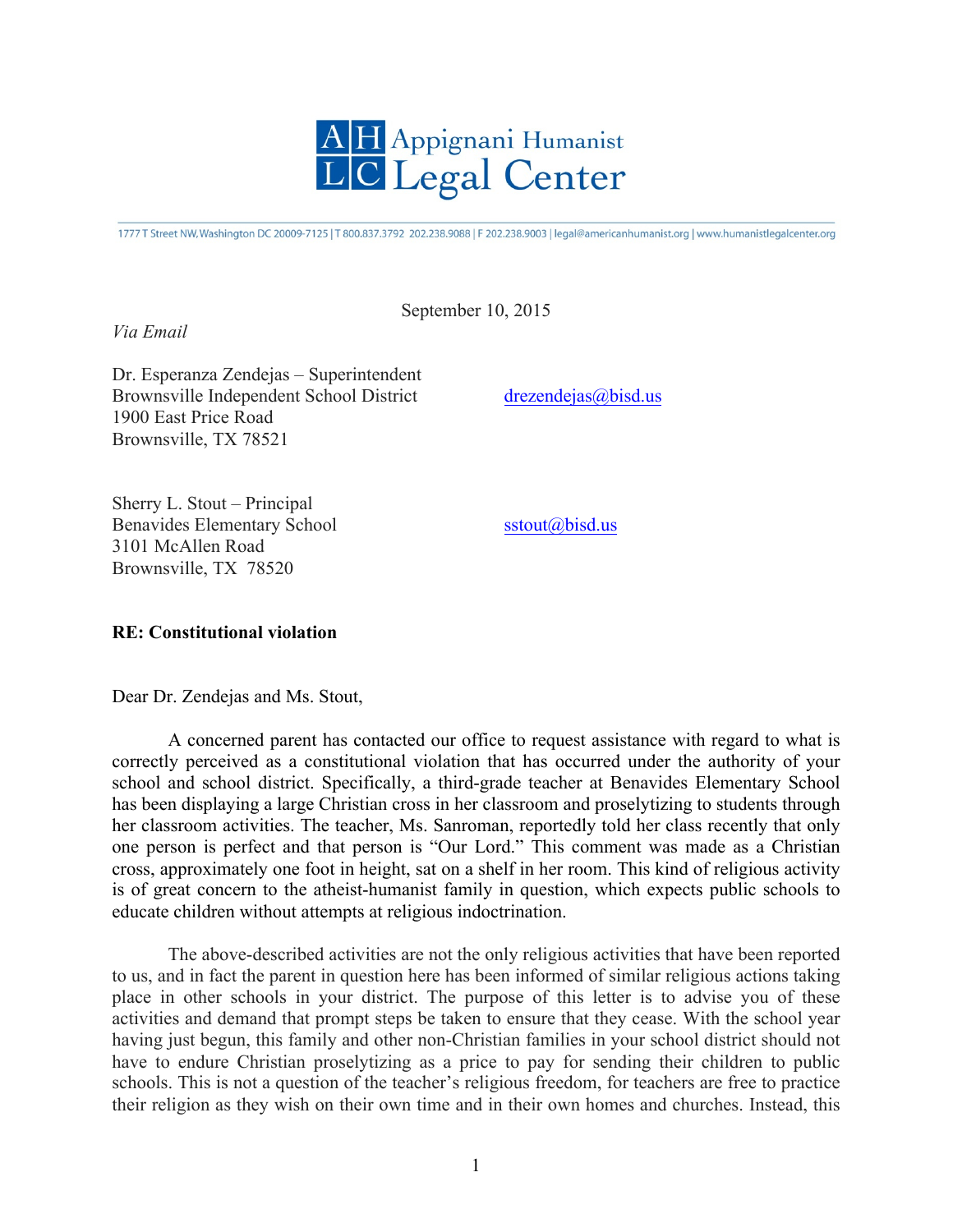is an issue of governmental employees promoting religion on the job and violating the rights of children and families.

The American Humanist Association ("AHA") is a national nonprofit organization with over 30,000 members and supporters across the country, including many in Texas, and over 260 chapters and affiliates nationwide, and an online following of over 480,000. The mission of AHA's legal center is to protect one of the most fundamental principles of our democracy: the constitutional mandate requiring separation of church and state. The Appignani Humanist Legal Center, AHA's legal arm, includes a network of cooperating attorneys from around the country, including Texas. The center has litigated cases involving church-state separation and the rights of Humanists, other non-theists, as well as Christians, in state and federal courts nationwide, including Texas.

The First Amendment's Establishment Clause "commands a separation of church and state." *Cutter v. Wilkinson*, 544 U.S. 709, 719 (2005). It requires the "government [to] remain secular, rather than affiliate itself with religious beliefs or institutions." *Cnty. of Allegheny v. ACLU,* 492 U.S. 573, 610 (1989). The government "may not promote or affiliate itself with any religious doctrine or organization," "discriminate among persons on the basis of their religious beliefs and practices." *Id.* at 590-91. "Neither a state nor the Federal Government can, openly or secretly, participate in the affairs of any religious organizations or groups and vice versa." *Everson v. Bd. of Ed*, 330 U.S. 1, 16 (1947). Indeed, the Establishment Clause "create[s] a complete and permanent separation of the spheres of religion activity and civil authority." *Id.* at 31-32. Separation "means separation, not something less." *McCollum v. Bd. of Ed.*, 333 U.S. 203, 231 (1948). In "no activity of the State is it more vital to keep out divisive forces than in its schools, to avoid confusing, not to say fusing, what the Constitution sought to keep strictly apart." *Id.*

The Supreme Court "has been particularly vigilant in monitoring compliance with the Establishment Clause in elementary and secondary schools." *Edwards v. Aguillard*, 482 U.S. 578, 583-84 (1987). *See Santa Fe Indep. Sch. Dist. v. Doe*, 530 U.S. 290, 303 (2000) (studentled, student-initiated prayers before high school football games unconstitutional); *Lee v. Weisman,* 505 U.S. 577, 592 (1992) (nondenominational prayer at graduation unconstitutional). Indeed, *Lee* and *Santa Fe* are "merely the most recent in a long line of cases carving out of the Establishment Clause what essentially amounts to a per se rule prohibiting public-school-related or -initiated religious expression or indoctrination." *Doe v. Duncanville Indep. Sch. Dist*., 994 F.2d 160, 165 (5th Cir. 1993). The Supreme Court has issued numerous decisions "of considerable parentage that prohibits prayer in the school classroom or environs." *Id.* at 164.<sup>1</sup> The same is true of the Fifth Circuit.<sup>2</sup> "[S]chool officials have long been prohibited by the

 <sup>1</sup> *See Santa Fe*, 530 U.S. at 294 (student prayers at football games unconstitutional); *Lee*, 505 U.S. at 580-83 (1992) (prayers at graduation ceremonies unconstitutional); *Wallace v. Jaffree*, 472 U.S. 38, 40-42 (1985) (moment of silence to start school day unconstitutional); *Stone v. Graham*, 449 U.S. 39 (1980) (posting of Ten Commandments on classroom walls unconstitutional); *Sch. Dist. Abington v. Schempp*, 374 U.S. 203, 205 (1963) (daily scripture readings unconstitutional); *Engel v. Vitale*, 370 U.S. 421, 422-23 (1962) (school prayer unconstitutional); *Karen B. v. Treen*, 653 F.2d 897 (5th Cir. 1981), *aff'd*, 455 U.S. 913 (1982) (prayers by students and teachers in classroom unconstitutional).

<sup>&</sup>lt;sup>2</sup> See Doe v. Sch. Bd., 274 F.3d 289, 294 (5th Cir. 2001) (statute authorizing prayer in classrooms unconstitutional); *Doe v. Santa Fe Indep. Sch. Dist*., 168 F.3d 806, 816 (5th Cir. 1999), *aff'd*, 530 U.S. 290 (2000) (graduation and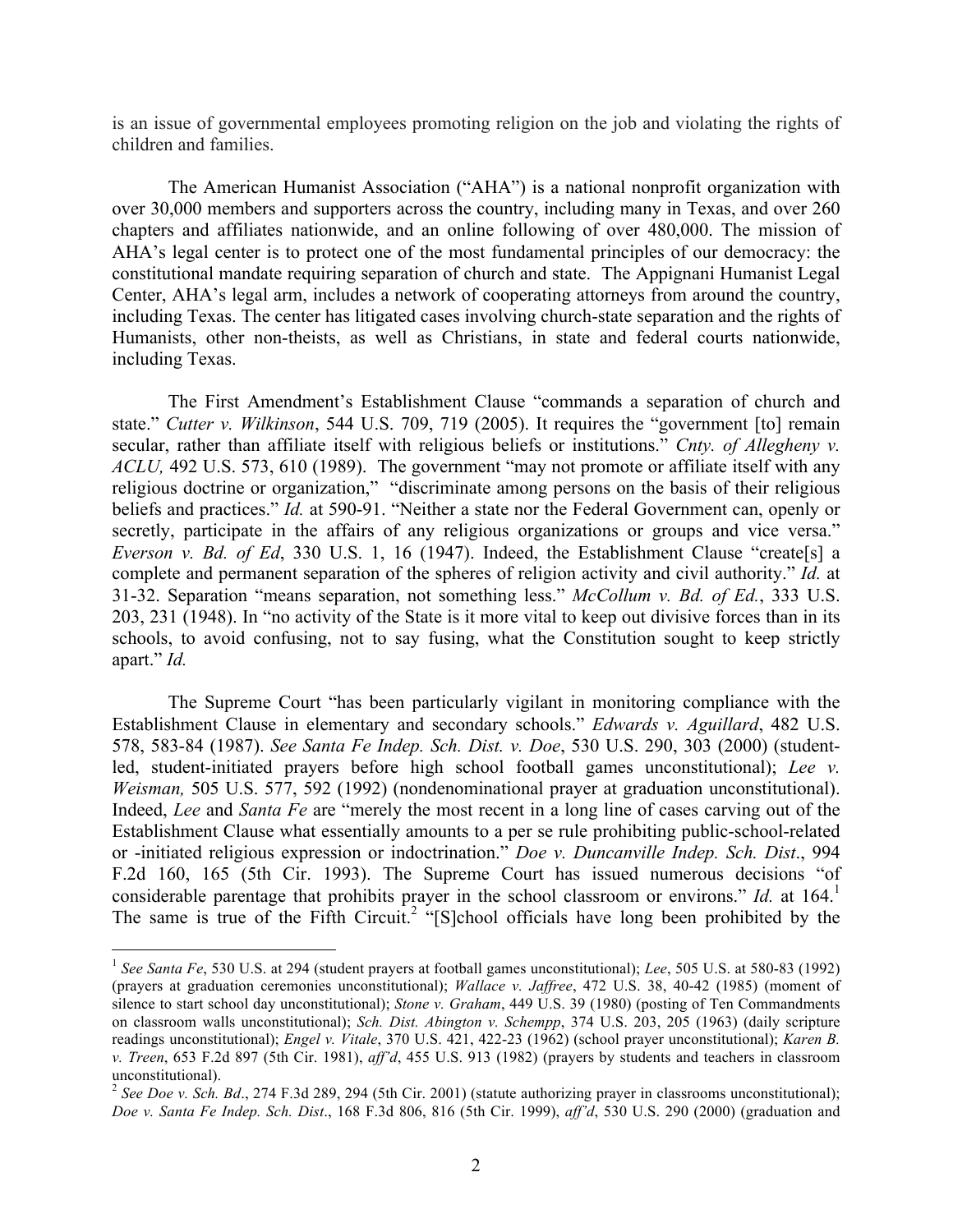Establishment Clause from inserting religious exercises into school activities." *S.D. v. St. Johns Cnty. Sch. Dist*., 632 F. Supp. 2d 1085, 1093 (M.D. Fla. 2009).

The Establishment Clause "absolutely prohibit[s] government-financed or governmentsponsored indoctrination into the beliefs of a particular religious faith." *School Dist. v. Ball*, 473 U.S. 373, 385 (1985). "The State must be certain… that subsidized teachers do not inculcate religion." *Lemon v. Kurtzman*, 403 U.S. 602, 619 (1971). School Districts must not permit any "of its teachers' activities [to] give[] the impression that the school endorses religion." *Marchi v. Board of Coop. Educ. Servs.*, 173 F.3d 469, 477 (2d Cir. 1999). *See Karen B*, 653 F.2d 897; *Doe v. Duncanville Indep. Sch. Dist*., 70 F.3d 402 (5th Cir. 1995); *Doe v. Duncanville Indep. Sch. Dist.*, 994 F.2d 160, 163 (5th Cir. 1993) (*Duncanville I*) (school officials' supervision of studentinitiated and student-led prayers preceding basketball games violated Establishment Clause); *Borden v. Sch. Dist.*, 523 F.3d 153, 174 (3rd Cir. 2008) (coach silently bowing head and kneeling while team prayed violated Establishment Clause); *Holloman v. Harland*, 370 F.3d 1252, 1285 (11th Cir. 2004) (teacher's practice of initiating silent prayer with her students with "let us pray" and ending it with "amen" violated Establishment Clause); *Bishop v. Aronov*, 926 F.2d 1066, 1073 (11th Cir. 1991) ("a teacher's [religious] speech can be taken as directly and deliberately representative of the school"); *Roberts v. Madigan*, 921 F.2d 1047, 1056-58 (10th Cir. 1990) (a teacher's display of a Bible in his classroom "had the primary effect of communicating a message of endorsement of a religion"); *Steele v. Van Buren Public Sch. Dist.*, 845 F.2d 1492, 1493 (8th Cir. 1988). 3

School districts "have a constitutional duty" to "direct teachers to 'refrain from expression of religious viewpoints in the classroom and like settings.'" *Marchi*, 173 F.3d at 475 (citing *Lemon*, 403 U.S. at 619). In fact, even "permit[ting] [a teacher] to discuss his religious

assemblies with prayer has no apparent secular purpose"); *Hall v. Bradshaw*, 630 F.2d 1018, 1020-21 (4th Cir.

football prayers unconstitutional); *Ingebretsen v. Jackson Pub. Sch. Dist*., 88 F.3d 274, 280 (5th Cir. 1996) (prayers at school-sponsored events unconstitutional); *Doe v. Duncanville Indep. Sch. Dist*., 70 F.3d 402, 407 (5th Cir 1995) (*Duncanville II*) (school officials' supervision of student-initiated and student-led prayers preceding basketball games violated Establishment Clause); *Duncanville I*, 994 F.2d at 163; *Karen B. v. Treen*, 653 F.2d 897 (5th Cir. 1981), *aff'd*, 455 U.S. 913 (1982); *Hall v. Board of Sch. Comm'rs,* 656 F.2d 999, 1003 (5th Cir. 1981) (permitting students to conduct morning devotional readings over the school's public address system violated Establishment Clause); *Meltzer v. Bd. of Pub. Instruction,* 548 F.2d 559, 574 (5th Cir. 1977) (en banc) (same). *See also Herdahl v. Pontotoc County Sch. Dist.*, 933 F. Supp. 582, 591 (N.D. Miss. 1996) (same). 3

*See also Doe v. Wilson Cty. Sch. System*, 564 F. Supp. 2d 766 (M.D. Tenn. 2008) (holding that principal and kindergarten teacher who bowed their heads during a nonschool sponsored prayer event and wore 'I Prayed' stickers during instructional time endorsed the prayer event and thus violated Establishment Clause); *Daugherty v. Vanguard Charter Sch. Academy*, 116 F. Supp. 2d 897, 910 (W.D. Mich. 2000) ("The presence of teachers and elementary students together, for prayer, on school premises, albeit during non-instructional hours, is a matter of heightened concern."); *Carlino v. Gloucester City High Sch*., 57 F. Supp. 2d 1 (D.N.J. 1999), *aff'd*, 44 Fed. Appx. 599 (3rd Cir. 2002) (principal's involvement with a baccalaureate service unconstitutional); *Sease v. Sch. Dist*., 811 F. Supp. 183, 192 (E.D. Pa. 1993) ("Clearly, a school employee's participation in, or sponsorship of, a public school gospel choir during school hours would be a violation of the Establishment Clause."); *Quappe v. Endry*, 772 F. Supp. 1004 (S.D. Ohio 1991), *aff'd*, 979 F.2d 851 (6th Cir. 1992) (participation of teacher in religious club for students meeting in elementary school directly after close of school day established "symbolic nexus between the school and the club, thus providing the active government participation necessary to find a constitutional violation"); *Breen v. Runkel*, 614 F. Supp. 355 (W.D. Mich. 1985) (teachers praying and reading Bible in classrooms unconstitutional); *Doe v.*  Aldine Indep. Sch. Dist., 563 F. Supp. 883, 888 (S.D.Tex. 1982).<br>
<sup>4</sup> The test is derived from Lemon v. Kurtzman, 403 U.S. 602, 612 (1971).<br>
<sup>5</sup> See also Collins v. Chandler Unified Sch. Dist., 644 F.2d 759, 760-63 (9th C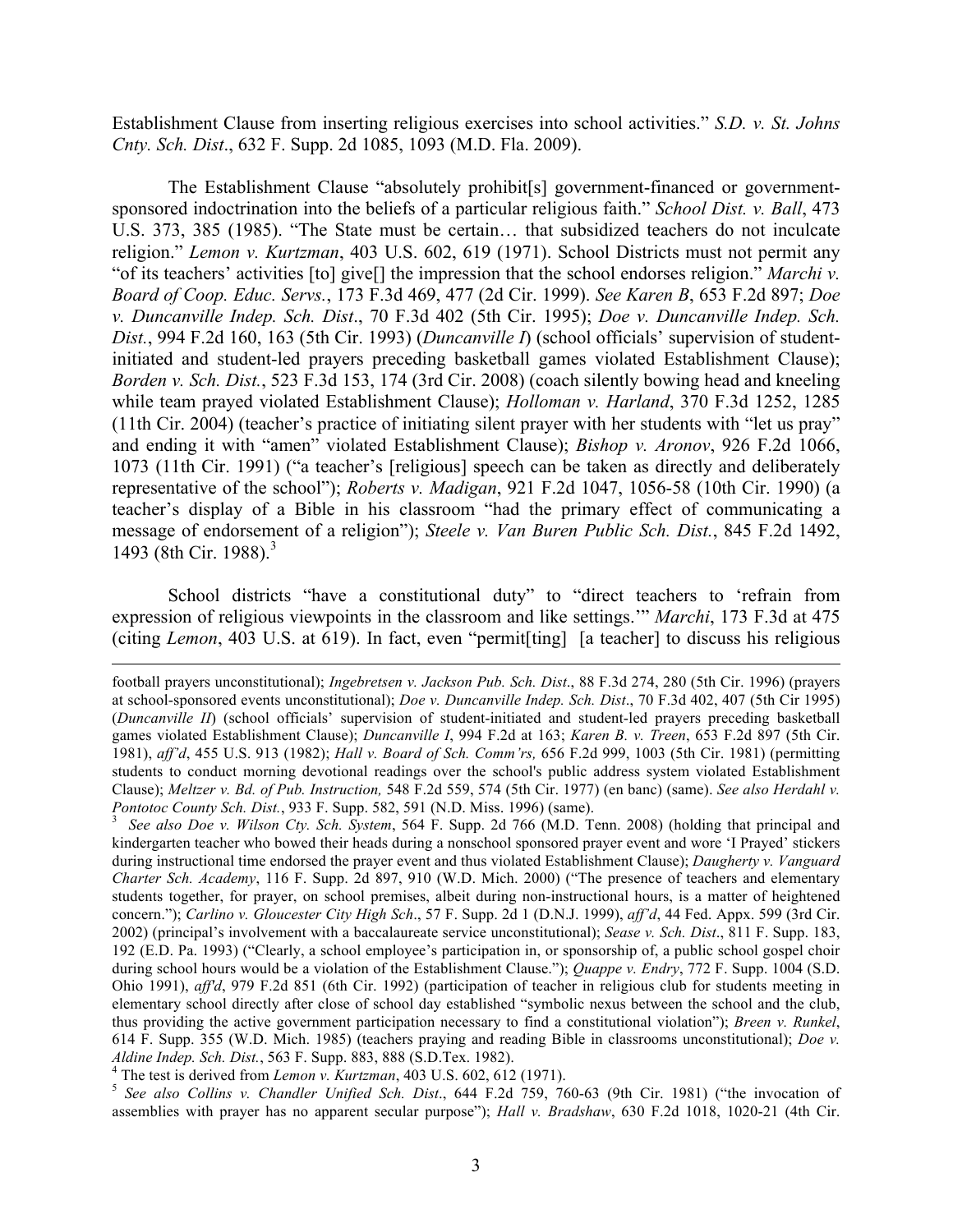beliefs with students during school time on school grounds would violate the Establishment Clause." *Peloza v. Capistrano Unified Sch. Dist.*, 37 F.3d 517, 522 (9th Cir. 1994). Where, as here, teacher "conduct endorses a particular religion" it "infringes on the rights of others and must be prohibited." *Roberts*, 921 F.2d at 1057 (citation omitted).

To comply with the Establishment Clause, a government practice must pass the *Lemon*  test,  $4$  pursuant to which it must: (1) have a secular purpose; (2) not have the effect of advancing or endorsing religion; and (3) not foster excessive entanglement with religion. *Allegheny*, 492 U.S*.* at 592. Government action "violates the Establishment Clause if it fails to satisfy any of these prongs." *Edwards v. Aguillard*, 482 U.S. 578, 583 (1987). In applying these general principles to the context of public schools, the Supreme Court has emphasized that courts must defend the wall of separation with an even greater level of vigilance because "there are heightened concerns with protecting freedom of conscience from [even] subtle coercive pressure in the elementary and secondary public schools." *Lee*, 505 U.S. at 592. In addition to the *Lemon*  test, in *Lee*, the Supreme Court formulated the separate "coercion test," declaring, "*at a minimum*, the [Establishment Clause] guarantees that government may not coerce anyone to support or participate in religion or its exercise." *Id.* at 587 (emphasis added).

Where, as here, the government promotes an "intrinsically religious practice," it "cannot meet the secular purpose prong." *Jager v. Douglas Cnty. Sch. Dist*., 862 F.2d 824, 829-30 (11th Cir. 1989). *See also Stone v. Graham*, 449 U.S. 39, 41 (1980); *Jaffree v. Wallace*, 705 F.2d 1526, 1534-35 (11th Cir. 1983), *aff'd* 472 U.S. 38 (1985); *N.C. Civil Liberties Union v. Constangy*, 947 F.2d 1145, 1150 (4th Cir. 1991). A religious purpose may be inferred in this instance since "the government action itself besp[eaks] the purpose . . . [because it is] patently religious." *McCreary Cnty. v. ACLU of Ky.*, 545 U.S. 844, 862-63 (2005). *See also Santa Fe*, 530 U.S. at 309-10 (2000) ("infer[ring] that the specific purpose of the policy" permitting but not requiring studentled prayers was religious thus failing the purpose prong); *Karen B. v. Treen*, 653 F.2d 897, 901 (5th Cir. 1981) (no secular purpose in authorizing teacher-initiated prayer at the start of school day) *aff'd*, 455 U.S. 913 (1982); *Peloza*, 37 F.3d at 522 (teacher's discussion of religion with students before and after class "would not have a secular purpose").<sup>5</sup>

Moreover, even if the purpose prong is not problematic, allowing an on-the-job government employee to advocate to a captive student audience, doing so while displaying a Christian cross as an item in her classroom, to the exclusion of other religions, fails *Lemon's* effect prong. The "effect prong asks whether, irrespective of government's actual purpose, the practice under review in fact conveys a message of endorsement or disapproval [of religion]." *Wallace v. Jaffree*, 472 U.S. 38, 56 n.42 (1985) (quotation marks omitted). The "prohibition against governmental endorsement of religion 'preclude[s] government from conveying or attempting to convey a message that religion or a particular religious belief is favored or preferred.'" *Allegheny*, 492 U.S. at 593 (citation omitted). Whether "the key word is 'endorsement' 'favoritism,' or 'promotion,' the essential principle remains the same. The

<sup>&</sup>lt;sup>4</sup> The test is derived from *Lemon v. Kurtzman*, 403 U.S. 602, 612 (1971).<br><sup>5</sup> *See also Collins v. Chandler Unified Sch. Dist.*, 644 F.2d 759, 760-63 (9th Cir. 1981) ("the invocation of assemblies with prayer has no apparent secular purpose"); *Hall v. Bradshaw*, 630 F.2d 1018, 1020-21 (4th Cir. 1980) (state's inclusion of prayer on state map failed purpose prong).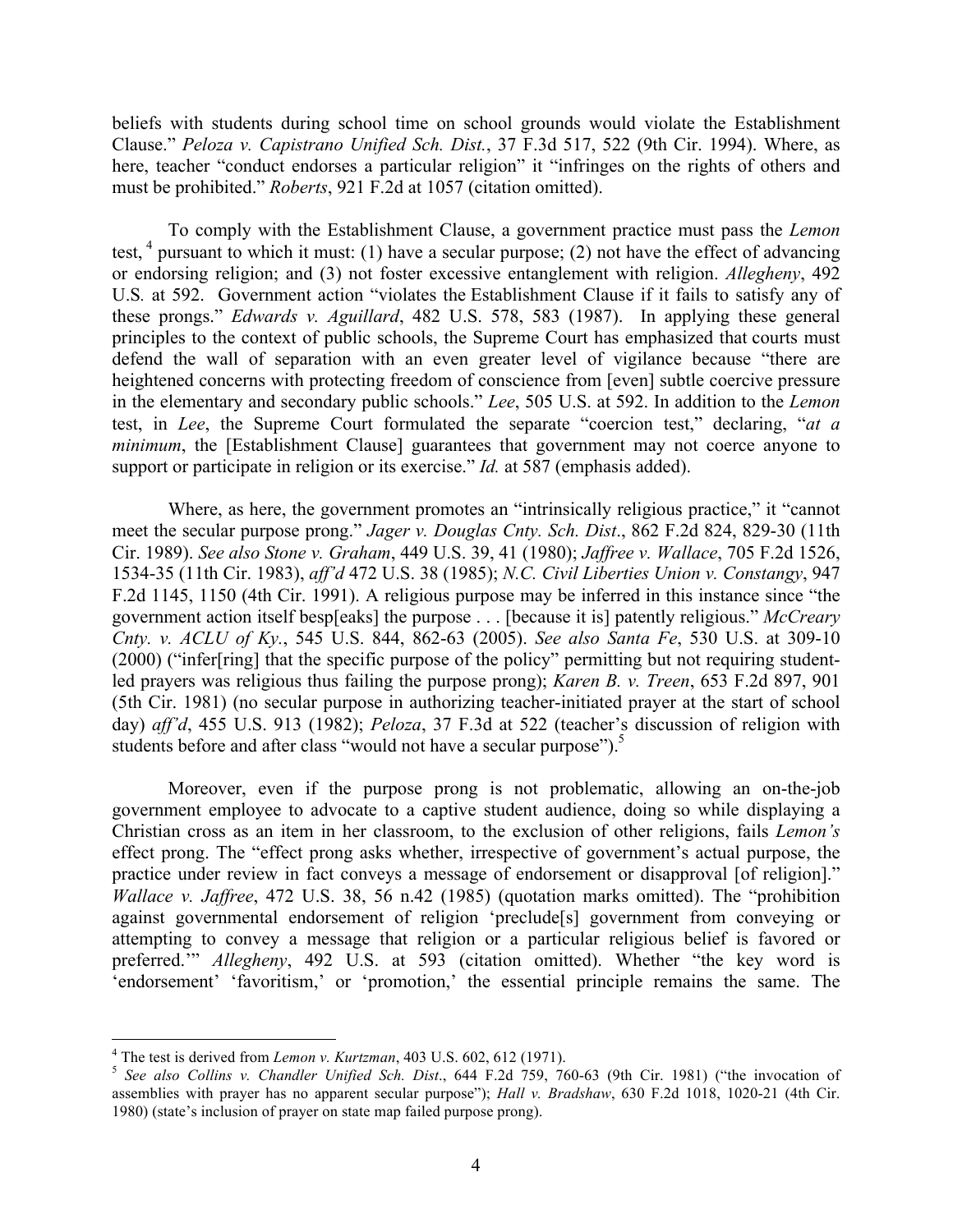Establishment Clause, at the very least, prohibits government from appearing to take a position on questions of religious belief[.]" *Id.* at 593-94.

A religious activity is "state-sponsored," and therefore unconstitutional, if "an objective observer . . . w[ould] perceive official school support for such religious [activity]." *Bd. of Educ. v. Mergens*, 496 U.S. 226, 249-50 (1990). *See, e.g.*, *Santa Fe*, 530 U.S. at 309-10 (holding that student-initiated, student-led prayers at public high school football game were unconstitutional). The policy successfully challenged in *Santa Fe* allowed the senior class to elect students to deliver a "brief invocation and/or message" at football games. *Id.* at 296-97. Despite the fact that any message would be student-led and student-initiated, the Supreme Court found the policy unconstitutional as it "involves both perceived and actual endorsement of religion." *Id.* at 305, 310. Obviously, expressly promoting belief in "Our Lord" as the only perfect person, while simultaneously displaying a Christian cross, must be perceived as an endorsement of that religious view, especially when none others are made available, and thus the effect *Lemon* prong is violated. Here, unlike in *Santa Fe*, the religious activity is *not* even student-led or studentinitiated and rather than being a voluntary football game, the teacher is promoting religion in the formal classroom to a captive audience of students.

Even the "**mere appearance** of a joint exercise of authority by Church and State provides a significant symbolic benefit to religion," and, therefore, has the impermissible primary effect of advancing religion. *Larkin v. Grendel's Den*, 459 U.S. 116, 126-27 (1982). The Supreme Court has stated that:

an important concern of the effects test is whether the symbolic union of church and state effected by the challenged governmental action is sufficiently likely to be perceived by adherents of the controlling denominations as an endorsement, and by the nonadherents as a disapproval, of their individual religious choices.

*School Dist. v. Ball*, 473 U.S. 373, 390 (1985) (internal citation omitted).

Indeed, it is settled law, for example, that teaching creationist or similar ideas in any guise in public schools violates the Establishment Clause*. See Epperson v. Arkansas*, 393 U.S. 97 (1968) (holding that a statute that forbids the teaching of evolution in public schools violates the Establishment Clause); *Edwards*, 482 U.S. 578 (holding that a statute requiring the teaching of creationism alongside evolution in public schools violates the Establishment Clause); *Freiler v. Tangipahoa Parish Bd. of Educ*., 185 F. 3d 337, 346 (5th Cir. 1999) (holding that a required disclaimer to be read before evolution lessons in public schools that states that they were "not intended to influence or dissuade the Biblical version of Creation" and that urged students "to exercise critical thinking and gather all information possible and closely examine each alternative" violates the Establishment Clause because it "protect[s] and maintain[s] a particular religious viewpoint").<sup>6</sup> The same reasoning underlying these cases applies with equal force to

 <sup>6</sup> *See also Webster v. New Lenox Sch. Dist.*, 917 F.2d 1004, 1008 (7th Cir. 1990) (upholding school board's prohibition on the teaching of creation science to junior high students); *Peloza*, 37 F.3d at 521 (requiring that a public school teacher to teach evolution and not creationism does not violate the First Amendment); *Kitzmiller v. Dover Area Sch. Dist*., 400 F. Supp. 2d 707 (M.D. Pa. 2005) (holding that it was unconstitutional to teach Intelligent Design as an alternative to evolution in public school);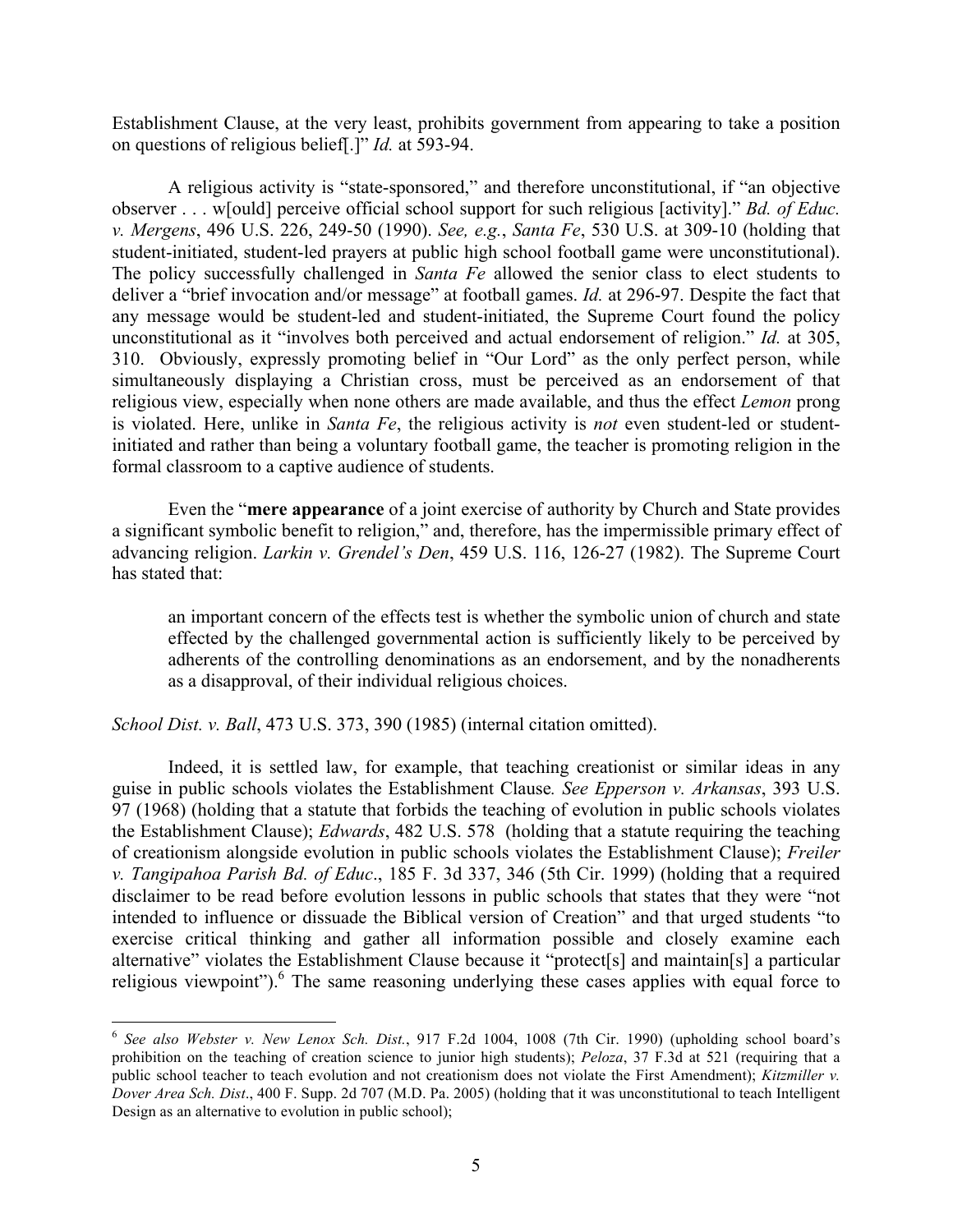teacher informing her class that only one person is perfect and that person is "Our Lord." *Cf. Grossman v. South Shore Public Sch. Dist*., 507 F.3d 1097 (7th Cir. 2007) (upholding school's decision not to renew the contract of school guidance counselor who replaced educational literature about contraceptives with religious literature on abstinence). "Teachers and other public school employees have no right to make the promotion of religion a part of their job description and by doing so precipitate a possible violation of the First Amendment's establishment clause<sup>[1]</sup>" *Id.* at 1099-1100. This includes any speech or conduct that "endorses a particular religion and is an activity 'that students, parents, and members of the public might reasonably perceive to bear the imprimatur of the school.'" *Roberts*, 921 F. 2d at 1055 (quoting *Hazelwood School Dist. v. Kuhlmeier*, 484 U.S. 260, 271 (1988)). For instance, the Fifth Circuit in *Treen* concluded that the effect prong of *Lemon* was violated by "encouraging observance of a religious ritual in the classroom." 653 F.2d at 901. The court added that "[t]he result is the same even though Jefferson Parish students must affirmatively request to participate in the prayer observance, for an Establishment Clause violation does not depend upon the presence of actual governmental coercion." *Id.* at 902.

The third *Lemon* prong, the question of excessive government entanglement with religion, is also violated here, as it is obviously inappropriate for an on-the-job public school teacher to be inexplicably promoting one particular religious view. *See Duncanville*, 70 F.3d at 406 (faculty's participation in "prayers improperly entangle[d] [the school] in religion"); *Karen B*., 653 F.2d at 902 (permitting teachers to lead prayers would result in "excessive governmental entanglement with religion."); *Mellen v. Bunting*, 327 F.3d 355, 375 (4th Cir. 2003) (university's sponsorship of prayer failed "*Lemon's* third prong."); *Constangy*, 947 F.2d at 1151- 52 (when "a judge prays in court, there is necessarily an excessive entanglement of the court with religion."); *Hall*, 630 F.2d at 1021 (prayer on a state map fostered unconstitutional entanglement); *Jabr v. Rapides Parish Sch. Bd*., 171 F. Supp. 2d 653, 661 (W.D. La. 2001) ("[t]eachers, who did not actively participate in Bible distribution, but merely observed nonschool personnel distribute the material, became excessively entangled with religion in violation of the Establishment Clause."). Like the Establishment Clause generally, the prohibition on excessive government entanglement with religion "rests upon the premise that both religion and government can best work to achieve their lofty aims if each is left free from the other within its respective sphere." *McCollum v. Bd. of Educ*., 333 U.S. 203, 212 (1948). In this situation, "where the underlying issue is the deeply emotional one of Church-State relationships, the potential for seriously divisive political consequences needs no elaboration." *Comm. for Public Educ. & Religious Liberty v. Nyquist*, 413 U.S. 756, 797 (1973).

Finally, it bears emphasis that, in addition to violating the Establishment Clause under all three prongs of the *Lemon* test, *supra*, the teacher's activity also violates the Establishment Clause under the "coercion test." *Lee*, 505 U.S. at 587-99. The implied message here is that students stand to gain favor by accepting the views promoted. In *Lee*, the Supreme Court emphasized that, "at a minimum, the Constitution guarantees that government may not coerce anyone to support or participate in religion or its exercise." *Id*. at 587, 588-99 (recognizing that unconstitutional coercion may be exercised both directly, such as by mandatory attendance at a religious exercise, and indirectly).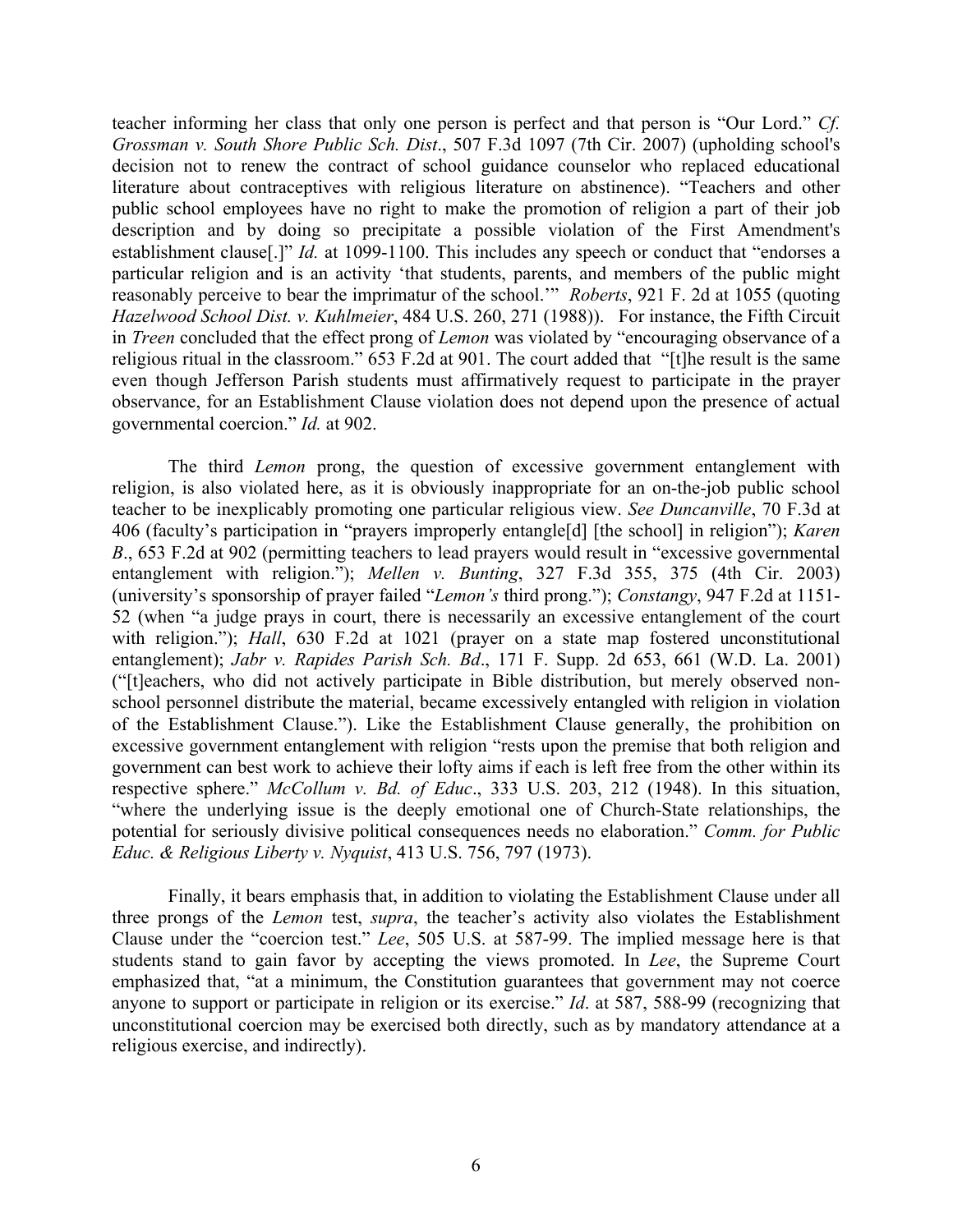The classroom display of the Christian cross, *alone* (independent of the teacher's religious comments), violates the Establishment Clause and must be immediately removed. *E.g.*, *Stone*, 449 U.S. at 41 (Ten Commandments display in public school unconstitutional); *ACLU v. Rabun Cnty. Chamber of Commerce, Inc.*, 698 F.2d 1098, 1110 (11th Cir. 1983) (cross displayed in public park held unconstitutional under *Lemon*); *Washegesic v. Bloomingdale Pub. Sch*., 33 F.3d 679 (6th Cir. 1994) (portrait of Jesus Christ in public school held unconstitutional pursuant to each prong of *Lemon*); *Joki v. Bd. of Educ. of Schuylerville Cent. Sch. Dist*., 745 F. Supp. 823, 829-30 (N.D. N.Y 1990) (portrait of Jesus in public school unconstitutional).

The display fails the purpose prong of *Lemon* because there is no conceivable secular purpose for displaying an inherently Christian symbol in the classroom. Indeed, federal courts, including those in Texas, have been virtually unanimous in holding that a government display of the cross is unconstitutional. *See Greater Houston Chapter of ACLU v. Eckels*, 589 F. Supp. 222 (S.D. Tex. 1984), *reh'g denied*, 763 F.2d 180 (5th Cir. 1985) (war memorial containing crosses and Star of David in public park unconstitutional); *Trunk v. City of San Diego*, 629 F.3d 1099, 1066 (9th Cir. 2011), *cert. denied*, 132 S. Ct. 2535 (2012); *Am. Atheists, Inc. v. Duncan*, 616 F.3d 1145, 1162 (10th Cir. 2010) (individualized memorial crosses for state troopers on public roadside unconstitutional); *Carpenter v. City & County of San Francisco*, 93 F.3d 627, 630 (9th Cir. 1996); *Separation of Church & State Comm. v. City of Eugene*, 93 F.3d 617, 620 (9th Cir. 1996) (war memorial cross in public park unconstitutional); *Robinson v. City of Edmond*, 68 F.3d 1226, 1232 (10th Cir. 1995) (cross on city seal unconstitutional); *Ellis v. La Mesa*, 990 F.2d 1518, 1525 (9th Cir. 1993) (three separate government cross displays unconstitutional); *Gonzales v. North Township of Lake County*, 4 F.3d 1412, 1418 (7th Cir. 1993) (war memorial crucifix in public park unconstitutional); *Harris v. City of Zion*, 927 F.2d 1401, 1414 (7th Cir. 1991) (cross on city seal unconstitutional); *ACLU v. City of St. Charles*, 794 F.2d 265 (7th Cir. 1986) (lighted cross on government building unconstitutional); *Friedman v. Board of County Commissioners*, 781 F.2d 777, 782 (10th Cir. 1985) (en banc) (cross on city seal unconstitutional); Gilfillan v. City of Philadelphia, 637 F.2d 924, 930 (3d Cir. 1980) (platform containing a 36-foot-tall cross unconstitutional); *ACLU v. Rabun County Chamber of Commerce, Inc.*, 698 F.2d 1098 (11th Cir. 1983) (war memorial cross unconstitutional); *Am. Humanist Ass'n v. City of Lake Elsinore*, 2014 U.S. Dist. LEXIS 25180, at \*23-24 (C.D. Cal. February 25, 2014) (city monument displaying cross headstone markers held unconstitutional); *Cabral v. City of Evansville*, 958 F. Supp. 2d 1018, 1029 (S.D. Ind. 2013); *Am. Atheists, Inc. v. City of Starke*, 2007 U.S. Dist. LEXIS 19512, at \*14 (M.D. Fla. March 19, 2007) (cross on city water tower unconstitutional); *ACLU v. City of Stow*, 29 F. Supp. 2d 845 (N.D. Ohio 1998) (cross on city seal unconstitutional); *Granzeier v. Middleton*, 955 F. Supp. 741, 746 (E.D. Ky. 1997), *aff'd*, 173 F.3d 568 (6th Cir. 1999) (sign containing a 4-inch-high crucifix unconstitutional); *Jewish War Veterans v. U.S.*, 695 F. Supp. 3 (D.D.C. 1988) (war memorial cross on military base unconstitutional); *Mendelson v. St. Cloud*, 719 F. Supp. 1065 (M.D. Fla. 1989) (cross on government building unconstitutional); *ACLU v. Mississippi State General Services Admin.*, 652 F. Supp. 380, 382 (S.D. Miss. 1987) (illuminated cross on state owned-building unconstitutional); *Libin v. Greenwich*, 625 F. Supp. 393, 399 (D. Conn. 1985) (3-by-5 foot cross on firehouse unconstitutional); *Fox v. City of Los Angeles*, 22 Cal.3d 792 (1978) (cross on city hall unconstitutional). *See also Allegheny*, 492 U.S. at 606-07 (explaining that there is "no doubt, '. . . that the [Establishment] Clause forbids a city to permit the permanent erection of a large Latin cross . . . because such an obtrusive year-round religious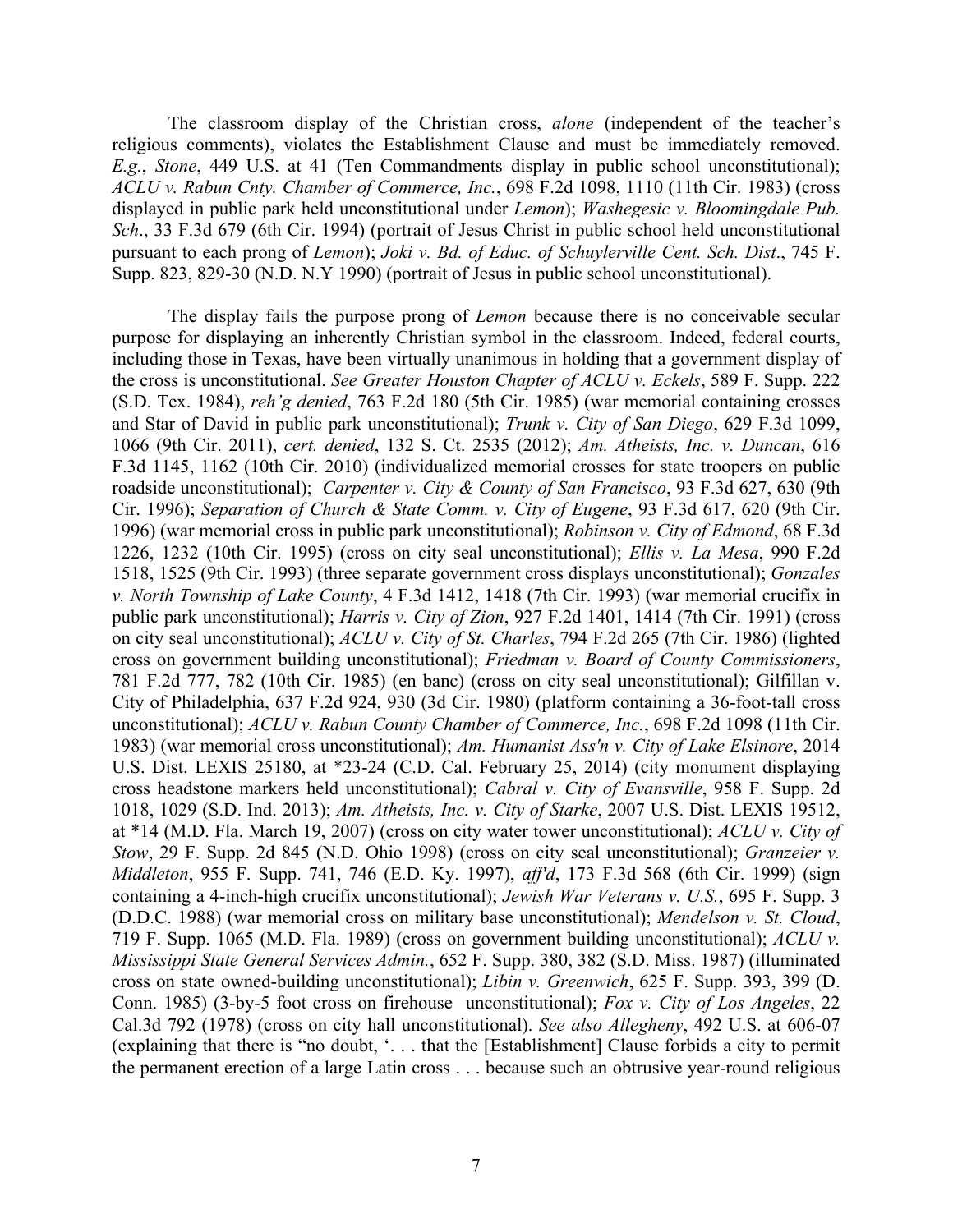display would place the government's weight behind an obvious effort to proselytize on behalf of a particular religion.'").

When government utilizes "religious symbols . . . its ability to articulate a secular purpose becomes the crucial focus under the Establishment Clause." *Rabun*, 698 F.2d at 1110 (11th Cir. 1983) (cross in public park held unconstitutional under *Lemon*) (internal footnote omitted). Many "courts addressing . . . challenges to the maintenance of religious symbols" have ruled that the symbols fail *Lemon* upon the "finding of a religious purpose." *Id.* at 1110 n.23. <sup>7</sup> A religious purpose may be inferred here because the cross is "patently religious." *McCreary*, 545 U.S. 844, 862-63 (2005). *See Stone*, 449 U.S. at 41 ("The pre-eminent purpose for posting the Ten Commandments on schoolroom walls is plainly religious in nature. The Ten Commandments are undeniably a sacred text in the Jewish and Christian faiths."); *Mellen*, 327 F.3d at 373. "Several courts—including the Supreme Court—have noted that the presence of patently religious symbols . . . suggest that the purpose of erecting a monument is religious motivated." *Am. Humanist Ass'n*, 2013 U.S. Dist. LEXIS 188202, at \*36. <sup>8</sup> *See also ACLU of Ohio Found., Inc. v. Deweese*, 633 F.3d 424, 434 (6th Cir. 2011) ("The poster's patently religious content reveals Defendant's religious purpose"); *Gonzales*, 4 F.3d at 1421 (the court could find "no secular purpose served by a crucifix").<sup>9</sup> Finding a memorial cross unconstitutional pursuant to *Lemon's* purpose prong, the Eleventh Circuit in *Rabun* relied on the fact that the "cross is universally regarded as a symbol of Christianity." 698 F.2d at 1111. Here, as in the many cases cited above, there is no secular purpose "for the display" of Jesus. *Mississippi State*, 652 F. Supp. at 383. Due to its plain religious nature, the "only purpose which can be ascribed to the display of the cross is to either advance or endorse the Christian religion." *Id*.

Likewise, the classroom cross display plainly fails the effect prong of *Lemon*. *See Stone*, 449 U.S. at 41; *Roberts*, 921 F.2d at 1056-58 (a teacher's display of a Bible in his classroom "had the primary effect of communicating a message of endorsement of a religion); *Washegesic* 

 <sup>7</sup> *See McCreary Cnty. v. ACLU of Ky*., 545 U.S. 844 (2005) (Ten Commandments); *Stone v. Graham*, 449 U.S. 39, 41-42 (1980) (same); *Deweese*, 633 F.3d at 434 (same); *ACLU v. Ashbrook*, 375 F.3d 484, 492 (6th Cir. 2004) (same); *Baker v. Adams County/Ohio Valley Sch. Bd*., 86 Fed. Appx. 104 (6th Cir. 2004) (same); *Adland v. Russ*, 307 F.3d 471 (6th Cir. 2002) (same); *Ind. Civ. Liberties Union v. O'Bannon*, 259 F.3d 766, 770-71 (7th Cir. 2001) (same); *Books v. City of Elkhart*, 235 F.3d 292, 304 (7th Cir. 2000) (same); *Washegesic v. Bloomingdale Pub. Sch.*, 33 F.3d 679 (6th Cir. 1994) (portrait of Jesus); *Gonzales*, 4 F.3d at 1421 (cross); *Harris*, 927 F.2d at 1414 (cross); *Rabun*, 698 F.2d at 1110 (cross); *Eckels*, 589 F. Supp. 222 (cross); *Gilfillan*, 637 F.2d at 930 (cross); *Lake Elsinore*, 2014 U.S. Dist. LEXIS 25180, \*19 (cross); *Kimbley v. Lawrence Cnty*., 119 F. Supp. 2d 856 (S.D. Ind. 2000) (Ten Commandments); *Mendelson*, 719 F. Supp. 1065 (cross); *Mississippi State*, 652 F. Supp. at 382 (cross); *Libin*, 625 F. Supp. at 399 (cross); *Fox*, 22 Cal.3d 792 (1978) (cross); *CCSCS v. Denver*, 481 F. Supp. 522 (D.C. Colo.1979) (creche); *Ahlquist*, 840 F. Supp. 2d at 522 (prayer mural); *Doe v. Cnty. of Montgomery*, 915 F. Supp. 32, 37 (C.D.

<sup>&</sup>lt;sup>8</sup> Where, as here, the government sponsors an "intrinsically religious practice," it "cannot meet the secular purpose prong." *Jager*, 862 F.2d at 829-30. *See Jaffree*, 705 F.2d at 1534-35; *Mellen*, 327 F.3d at 373 ("When a statesponsored activity has an overtly religious character, courts have consistently rejected efforts to assert a secular purpose for that activity."); *Constangy*, 947 F.2d at 1150 (finding religious purpose in judge's practice of opening court sessions with prayer, as it involved "an act so intrinsically religious").

<sup>9</sup> *See also Indiana Civ. Liberties Union, Inc. v. O'Bannon*, 110 F. Supp. 2d 842, 852 (S.D. Ind. 2000) (finding unconstitutional religious purpose based on "the very design"); *Doe v. Cnty. of Montgomery*, 915 F. Supp. 32, 36-37 (C.D. Ill. 1996) ("the sign 'THE WORLD NEEDS GOD' is undeniably a religious message….[and thus lacks a] secular purpose.").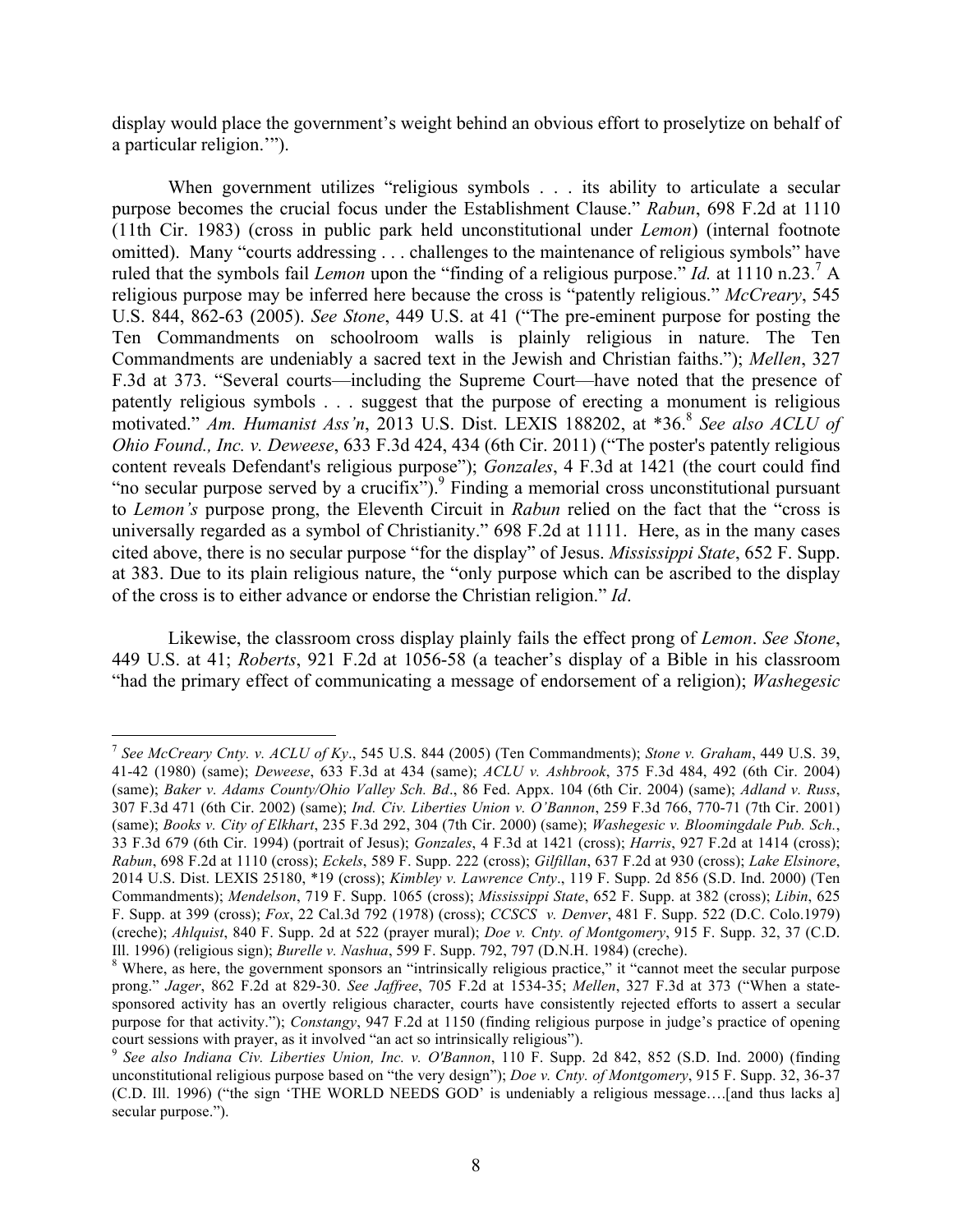*v. Bloomingdale Pub. Sch.*, 33 F.3d 679 (6th Cir. 1994).<sup>10</sup> Holding that a portrait of Jesus displayed in a public school violated the Establishment Clause, the court in *Washegesic* explained: "Christ is central only to Christianity, and his portrait has a proselytizing, affirming effect that some non-believers find deeply offensive. . . . [I]t [i]s a governmental statement favoring one religious group and downplaying others. It is the rights of these few [nonadherents] that the Establishment Clause protects." *Id.* at 684. In *Granzeier v. Middleton*, 955 F. Supp. 741, 746-47 (E.D. Ky. 1997), *aff'd*, 174 F.3d 568 (6th Cir. 1999), the court even held that a government sign depicting a *small* (4-inch) "clip art" cross violated the Establishment Clause—reasoning, "the sign could be, and was in fact, perceived by reasonably informed observers, to be a government endorsement of the Christian religion. The court accepts that this apparent endorsement was not intended, but this made no difference in the observer's perception."

And in *Eckels*, Harris County, Texas, maintained three Latin crosses and a Star of David as part of a war memorial to honor the nation's war dead. The court found that the symbols violated both the purpose and effects tests of *Lemon*. 589 F. Supp. at 234-35. In a sweeping statement, the Texas district court declared: "The Court can reach no other conclusion but that the symbols' primary or principal effect, like their purpose, is religious." *Id.* It reasoned: "That the cross and the Star of David are the primary symbols for Christianity and Judaism respectively is beyond question." *Id.* The court concluded:

**The messages conveyed by these symbols are not lost when they are removed from the churches and synagogues with which they are traditionally associated**. . . .These permanent symbols become state symbols when placed in a public park, and they convey purely religious messages.

*Id.* Similarly, in *Doe v. Aldine Indep. Sch. Dist*., 563 F. Supp. 883, 884 (S.D. Tex. 1982), the Texas district court held that a prayer posted "in raised block letters on the wall over the entrance to the gymnasium at Aldine Senior High School" violated the Establishment Clause. The prayer was also recited and sung by students at athletic contests, pep rallies and graduation ceremonies. The court explained that "[e]ach of these practices, under the circumstances of this case, is proscribed by the first amendment." *Id.* at 885 n.2. Notably, the court suggested that the printed prayer was even more unconstitutional than the recitation and singing of the prayer, explaining: "Though the act of posting the prayer on the gymnasium wall is distinct from the initiation of its singing and recitation, the court proceeds with the analysis as though both acts are part of the same religious practice. It would seem, however, that the posting of the words alone is unconstitutional in light of *Stone v. Graham*[.]" *Id.* 

Lastly, it is apodictic that "'[a] public school teacher's in class conduct is not protected by the First Amendment.'" *Lee v. York Co. Sch. Div*., 484 F. 3d 687, 695 (4th Cir. 2007) (citation omitted) (school did not infringe on teacher's rights when it ordered him to remove articles detailing religious missionary activities from a classroom bulletin because they bore the imprimatur of the school). The School District would be permitted to restrict the teacher's speech

 <sup>10</sup> *See also Robinson v. City of Edmond*, 68 F.3d 1226, 1228 (10th Cir. 1995) (holding that a city seal that contained four quadrants, only one of which depicted a Latin cross had the unconstitutional effect of endorsing religion); *Ellis v. La Mesa*, 990 F.2d 1518, 1525 (9th Cir. 1993) (cross on city seal unconstitutional); *Harris v. City of Zion*, 927 F.2d 1401, 1414 (7th Cir. 1991), *cert. denied*, 505 U.S. 1218 (1992) (same); *ACLU v. City of Stow*, 29 F. Supp. 2d 845 (N.D. Ohio 1998) (same).